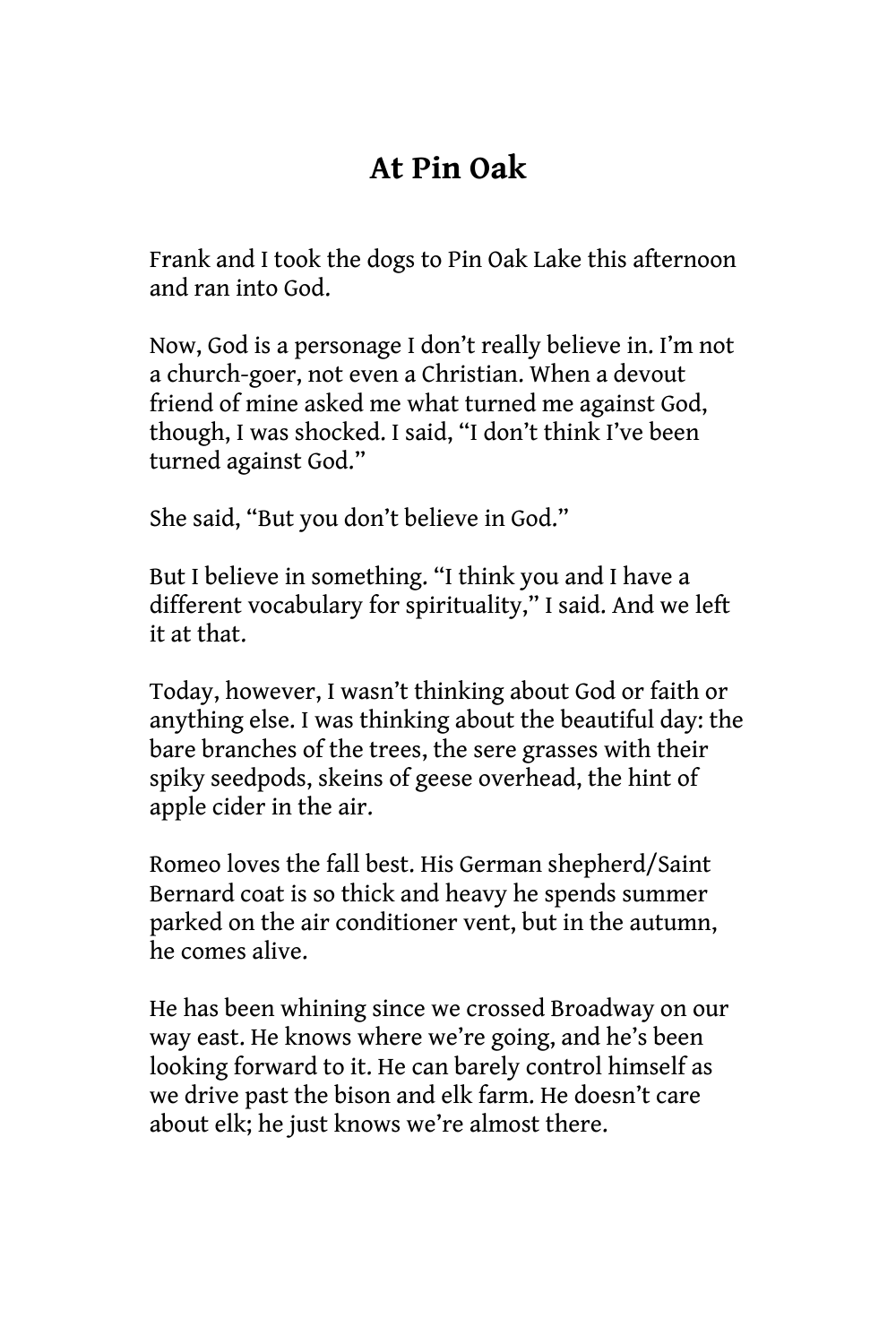When we arrive at last, dog and boy spill out of the van and disappear over the hill while I am still locking up. The dog dashes ahead, prancing in front, his eyes intent on the stick in my son's hand. He is in mid-flight by the time the stick leaves Frank's grasp, and back in a flash begging him to throw it again.

For Romeo (and Frank) the best part of the Pin Oak routine is the romp at the sandy beach. Frank throws the stick far out into the lake and Romeo plunges in, slapping his paws against the water as he tries to keep his head up so he can see the stick. When he lunges for it and turns back, he is silent as an otter cutting through the still water, leaving only a tiny wake.

The sun is neon orange, low on the horizon behind him, and the water is an abstraction of orange, yellow, blue, and silver, Romeo's head silhouetted against it like the black trees against the glowing sun.

"I still think he could swim all the way across."

"Probably," Frank agrees.

"Hey," I say. Even at 46, I am still the instigator, the one most likely to egg someone on to do something slightly reckless. "I'll go across and call him. You stay here."

Romeo and Frank emerge from the weeds as I reach the dock. It looks a heck of a lot farther than it did from the other side. But when Frank tosses the stick, the dog swims toward it  $-$  and me  $-$  and I call him.

"Bring me the stick, Romeo. Come on, good boy, bring it to me."